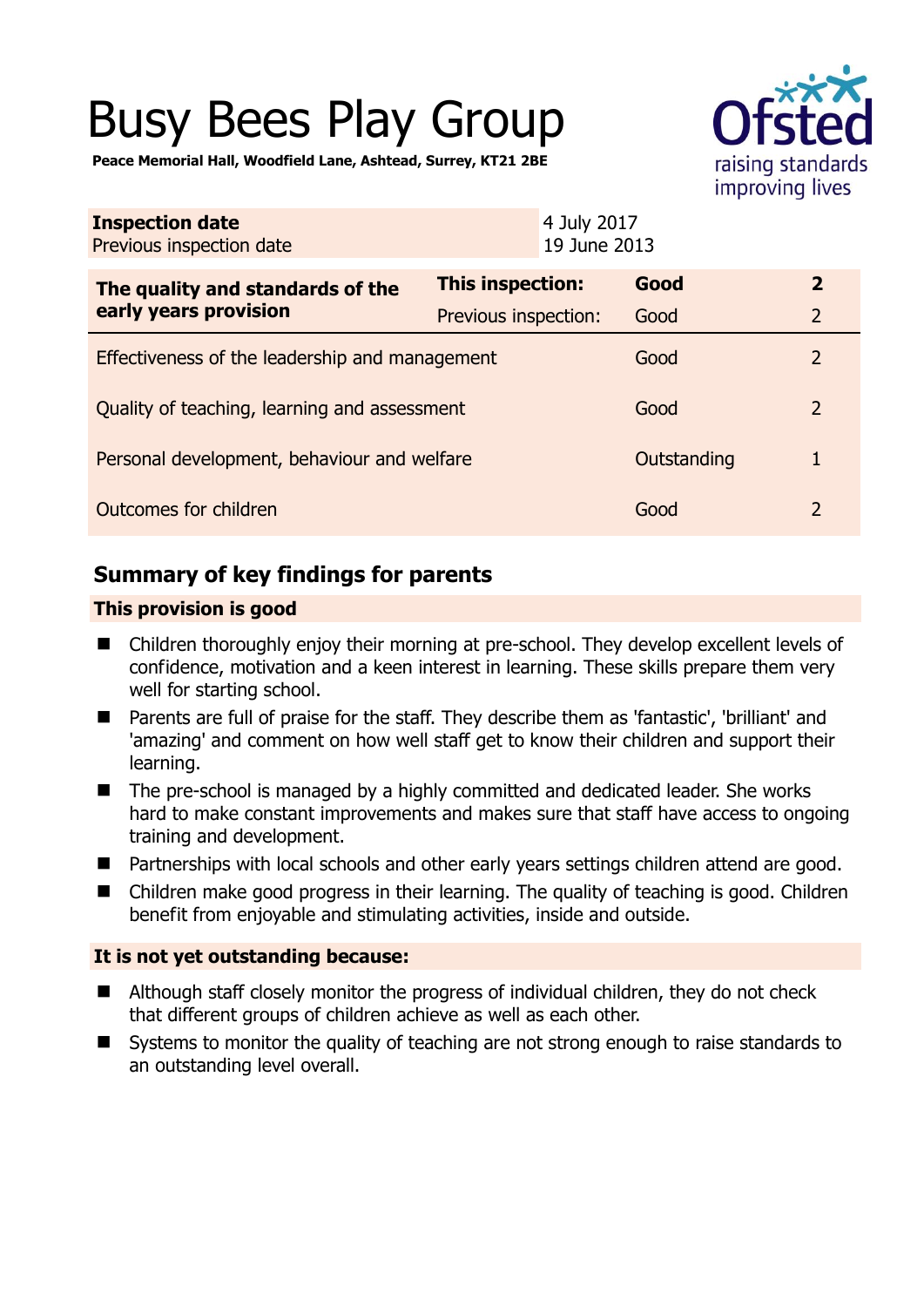# **What the setting needs to do to improve further**

#### **To further improve the quality of the early years provision the provider should:**

- make better use of assessment information to check that all groups of children, such as boys and girls, are achieving as well as each other
- develop the use of monitoring and reflection to improve the quality of teaching and practice to an outstanding level overall.

#### **Inspection activities**

- The inspector observed the quality of teaching and the support for children's learning during activities inside and outside.
- The inspector spoke with staff, parents and children at convenient times throughout the morning.
- The inspector checked how well staff understand how to keep children safe.
- The inspector completed a joint observation with the pre-school owner.
- The inspector looked at some records, including children's learning journals, staff training certificates, accident and medication reports, and the attendance register.

#### **Inspector**

Jo Caswell Her Majesty's Inspector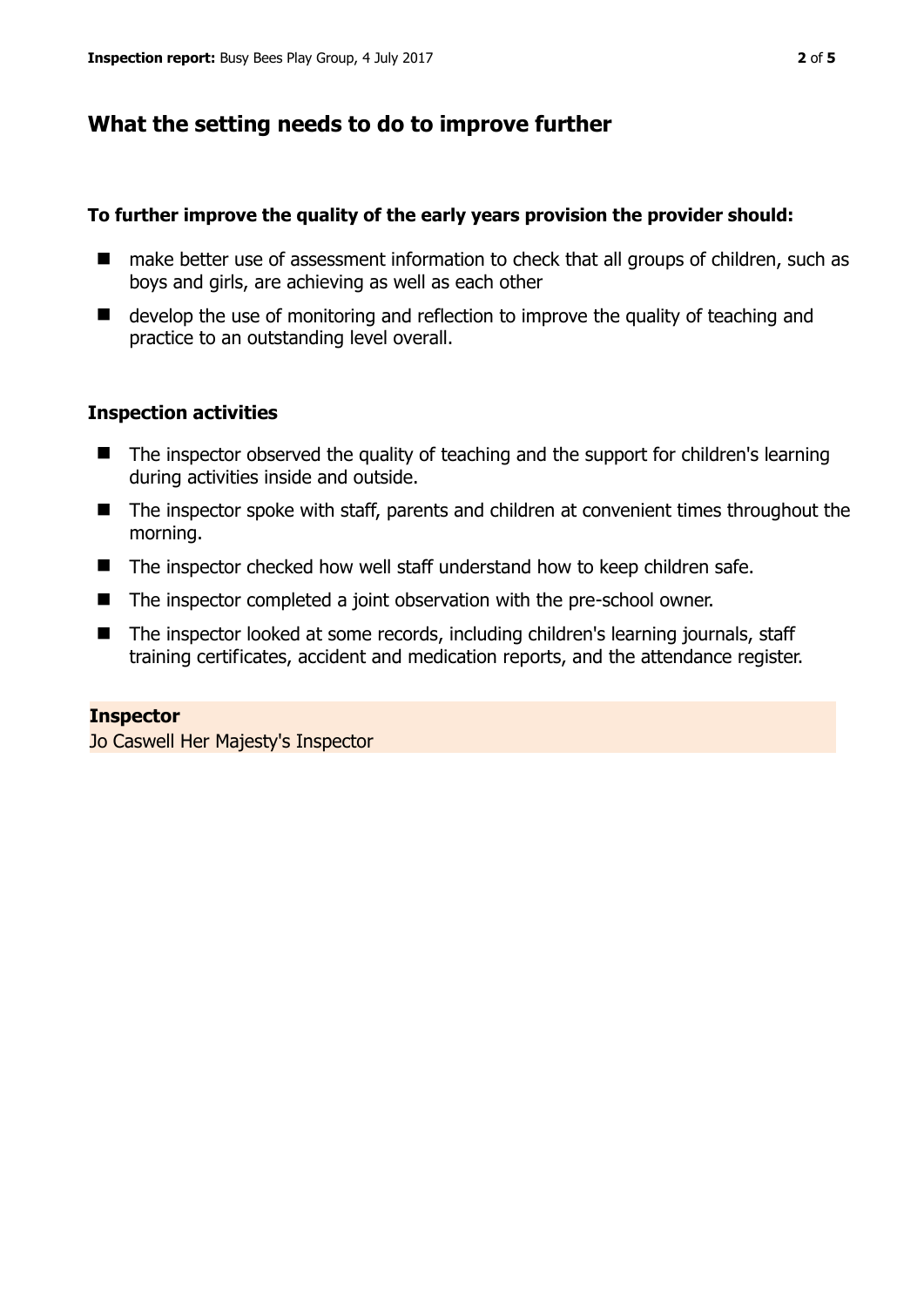# **Inspection findings**

#### **Effectiveness of the leadership and management is good**

Staff update their knowledge and skills through team meetings and by completing training. Following a recent workshop, staff have identified many different ways to help them develop children's speaking and listening skills. This has had a very positive impact on improving children's language and their ability to engage in conversation. All staff are committed to making constant improvements. They regularly monitor their practice, but senior staff recognise they could develop this process further to improve teaching and practice to an outstanding level. Safeguarding is effective. Staff complete relevant training and update their knowledge when new guidance is introduced. For example, staff have reviewed their understanding of how to protect children against extreme views and behaviours which may put them at risk.

#### **Quality of teaching, learning and assessment is good**

Staff make full use of all activities to promote children's learning. All areas of the preschool, including the outside area, are set up each day to provide interesting and inspiring places to play and explore. Staff know the children extremely well and offer an enjoyable, relaxed environment. Good attention is paid to promoting children's mathematical skills. For example, children are encouraged to count and use numbers in the daily routine. Some children are confident to make simple calculations and to work out how many more they need to make a total number. Interesting topic work helps to support children's learning. For example, children thoroughly enjoyed exploring the theme of 'holidays'. Children make use of a good range of supporting resources to play imaginatively and recreate familiar experiences.

## **Personal development, behaviour and welfare are outstanding**

All children, including the youngest and quietest children, develop exceptional levels of confidence, independence and emotional security. Parents confirm how successful staff are in supporting the least confident children. Younger children learn exceptionally well by playing alongside older children. Staff know each of the children extremely well and provide for their individual needs. They adapt activities accordingly and are always on hand to provide comfort and reassurance when needed. Children's behaviour is exemplary. They show kindness and respect for others and develop a clear understanding of right and wrong. Clear explanations also help children to develop an excellent awareness of safety.

## **Outcomes for children are good**

Children show interest and curiosity in all activities. They ask questions and want to work things out for themselves. For example, on the day of inspection, children explored why ice melted quicker outside than it did inside. From this, they offered some very good explanations based on their existing knowledge of the properties of ice. All children make progress in their learning. New systems are being developed to make sure that different groups of children achieve as well as each other.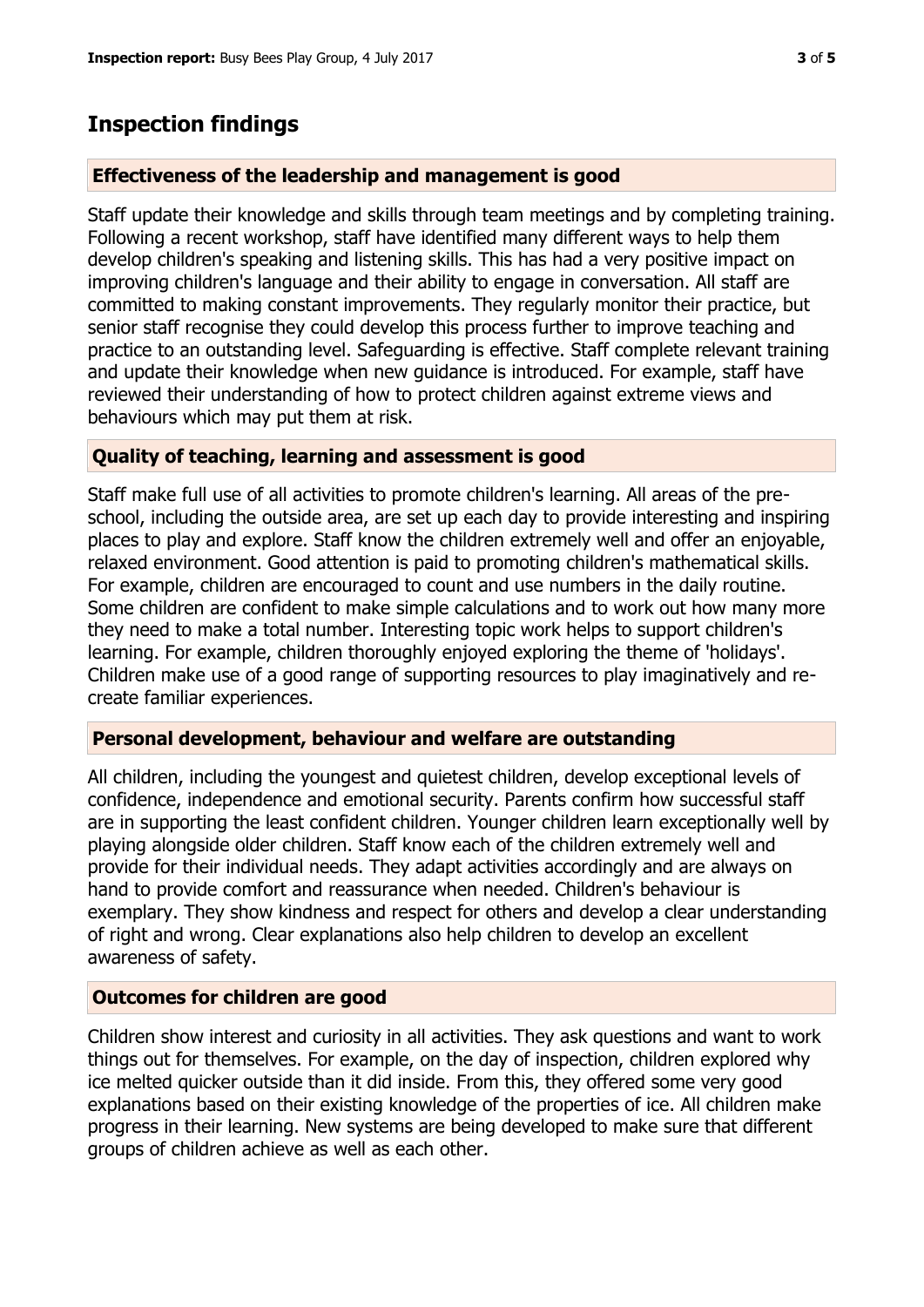## **Setting details**

| Unique reference number                             | 122548                   |  |
|-----------------------------------------------------|--------------------------|--|
| <b>Local authority</b>                              | Surrey                   |  |
| <b>Inspection number</b>                            | 1061293                  |  |
| <b>Type of provision</b>                            | Full-time provision      |  |
| Day care type                                       | Childcare - Non-Domestic |  |
| <b>Registers</b>                                    | Early Years Register     |  |
| <b>Age range of children</b>                        | $2 - 5$                  |  |
| <b>Total number of places</b>                       | 24                       |  |
| <b>Number of children on roll</b>                   | 42                       |  |
| Name of registered person                           | Sheena Camplin           |  |
| <b>Registered person unique</b><br>reference number | RP907977                 |  |
| Date of previous inspection                         | 19 June 2013             |  |
| <b>Telephone number</b>                             | 07547988548              |  |

Busy Bees Play Group registered in 1995. It operates from a room within the Peace Memorial Hall in Ashtead, Surrey. It opens each weekday from 9am to midday, during term time only. Funding is accepted for the provision of free early education for children aged two, three and four years. A team of seven staff works with the children. Of these, four staff hold appropriate early years qualifications at level 3.

This inspection was carried out by Ofsted under sections 49 and 50 of the Childcare Act 2006 on the quality and standards of provision that is registered on the Early Years Register. The registered person must ensure that this provision complies with the statutory framework for children's learning, development and care, known as the early years foundation stage.

Any complaints about the inspection or the report should be made following the procedures set out in the guidance 'Complaints procedure: raising concerns and making complaints about Ofsted', which is available from Ofsted's website: www.gov.uk/government/organisations/ofsted. If you would like Ofsted to send you a copy of the guidance, please telephone 0300 123 4234, or email enquiries@ofsted.gov.uk.